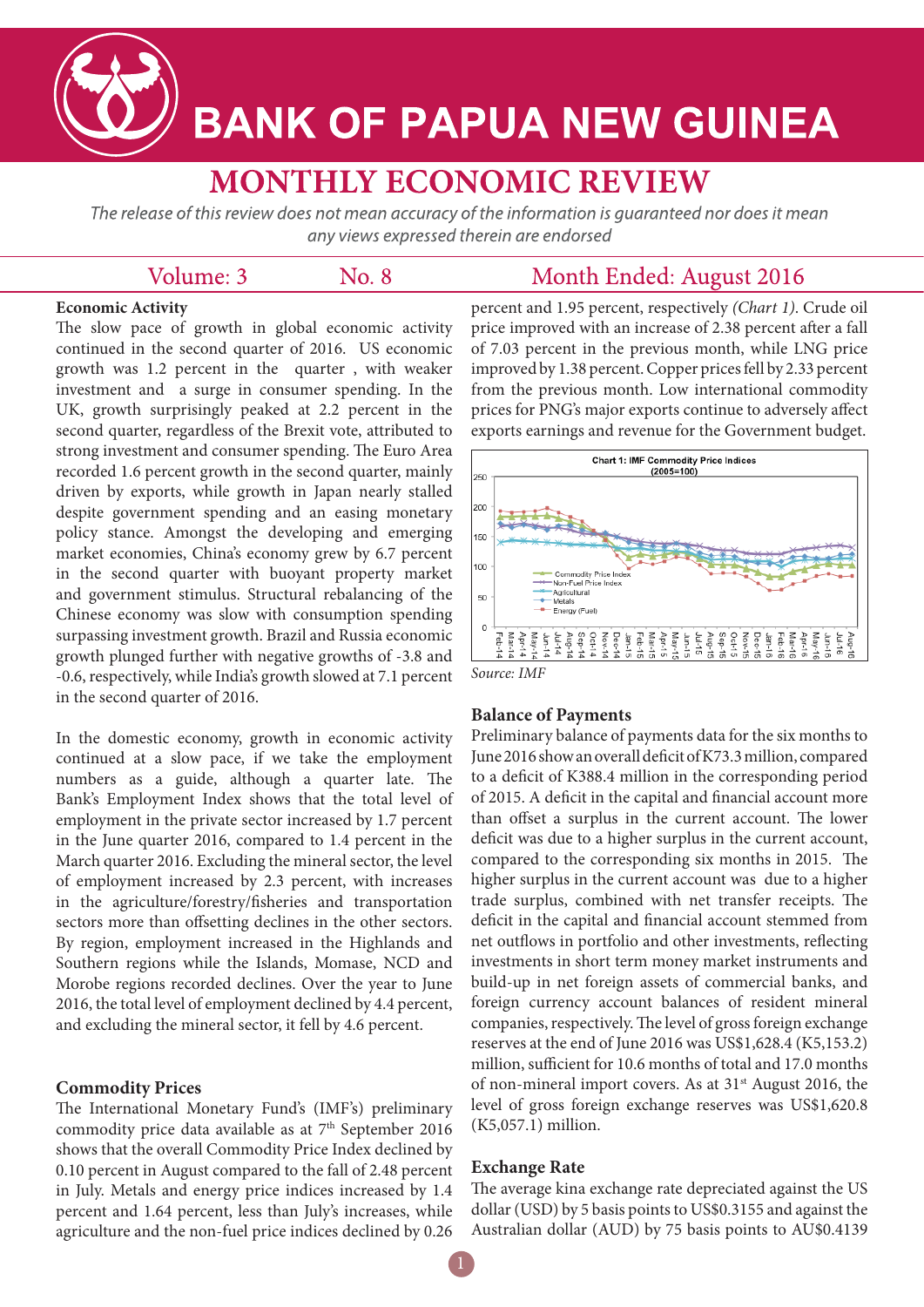over the month to 25<sup>th</sup> August 2016. The kina stabilised against the USD in August at that rate as there were some good inflows from the mining and agriculture sectors, and the first tranche of the external loan from Credit Suisse was received The kina weakened against the Australian dollar as the AUD strengthened against USD, following an huge increase in volumes of mining exports, especially iron ores, from Australia. The average Trade Weighted Index (TWI) decreased by 1.47 percent to 29.9 over the month to 25<sup>th</sup> August 2016, reflecting the depreciation of kina against the AUD. Persistent imbalance in the foreign exchange market continues to exert downward pressure on the kina exchange rate. *(Chart 2)*



#### **Inflation**

Annual headline Consumer Price Index (CPI) increased by 6.8 percent in the June quarter 2016, compared to 6.5 percent in the March quarter. All expenditure groups recorded increases, with notable increases in the 'Drinks, tobacco, and betelnut' (24.2 %), 'Health, (8.2 %), 'Food' (6.4%) and 'Household Equipment' (5.9%) expenditure groups. All centres recorded increases in prices. Annual CPI Exclusion-based and Trimmed-mean measures both increased by 2.6 percent and 1.7 percent, respectively.

Annual headline Retail Price Index (RPI) to July 2016 increased by 3.4 percent, compared to an increase of 0.5 percent in June 2016. There were price increases in the 'Drinks, tobacco, and betelnut' and 'food' expenditure groups. The increase in the 'Drinks, tobacco, and betelnut' expenditure group was mainly driven by rise in betelnut prices. The 'food' expenditure group's increase was due to increases in the prices of cereal, fruit and vegetable, meat and fish and miscellaneous items. Annual RPI ex-seasonal and annual RPI ex-seasonal & fuel both increased by 1.3 percent and 1.8 percent, respectively. *(Chart 3)* Quarterly headline RPI decreased by 2.4 percent, while the monthly





#### **Fiscal Operations**

Preliminary estimates of the fiscal operations of the National Government over the six months to June 2016 show an overall deficit of K624.8 million, compared to a deficit of K942.0 million in the corresponding period of 2015. This represents 0.9 percent of nominal Gross Domestic Product (GDP). Total revenue, including foreign grants, in the period was K4,160.2 million, 6.2 percent lower than in the corresponding period of 2015 and this represents 32.9 percent of the budgeted amount for 2016. Total expenditure was K4,785.0 million, 11.0 percent lower than in the corresponding first six months of 2015 and represents 32.4 percent of the budgeted appropriation for 2016. The budget deficit of K624.8 million was financed from both external sources of K336.6 million and domestic sources of K288.2 million.

The Parliament passed a Supplementary Budget on the 25th of August 2016, entailing adjustments that include both expenditure savings of K928.0 million and additional revenue-raising of K958.0 million. The revised 2016 expenditure now amounts to K13,834.6 million, while revenue amounts to K11,722.1 million. This maintains the 2016 Budget deficit at original level of K2,112.5 million, or 3.8 percent of GDP and a Debt to GDP ratio of 28.9 percent.

#### **Domestic Interest rates & Monetary Aggregates**

Over the month to 25<sup>th</sup> August 2016, the Central Bank Bill (CBB) rate for 28 day increased to 1.12 percent from 1.05 percent, while there were no allocations in the auctions for the other terms. At the Treasury bill auction, interest rates for the 91 day, 182 day and 364 day terms remained unchanged at 2.63 percent, 4.72 percent and 7.69 percent, respectively *(Chart 4)*. For the same period, movements in the weighted average interest rates on wholesale deposits above K500,000 were mixed. The weighted average rates for the 30 day and 90 day declined to 0.61 percent and 1.21 percent from 1.08 percent and 2.00 percent, respectively, while the 60 day and 180 day rates increased to 0.48 percent and 1.81 percent from 0.36 percent and 0.40 percent, respectively.



Broad money supply increased by 11.0 percent over the year to June 2016, compared to an increase of 6.7 percent in the corresponding period of 2015. This was driven by increases in credit to the public nonfinancial corporations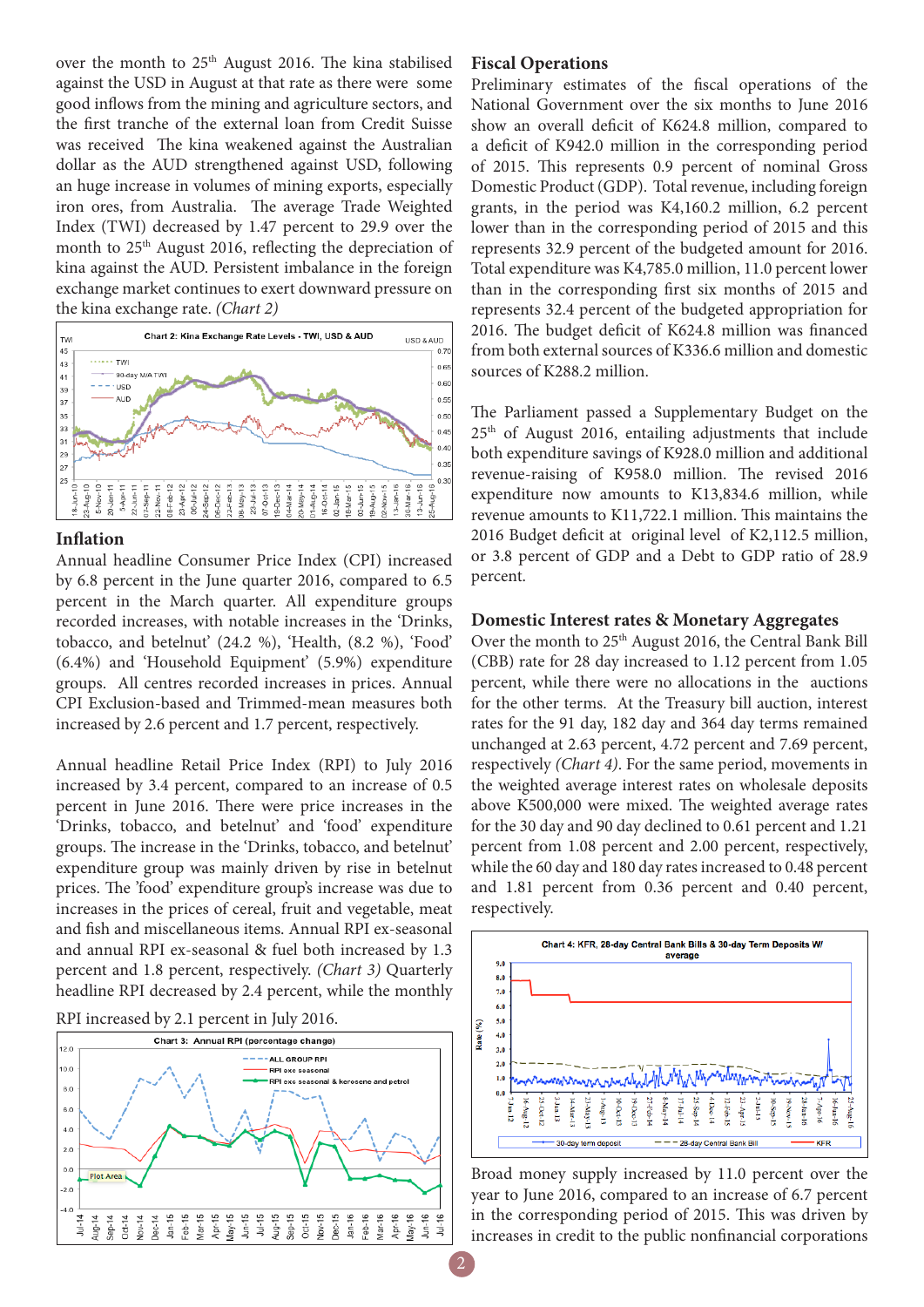(State Owned Enterprises), private sector and net claims on the Government, which outweighed a decline in net foreign assets of the Central Bank. Monetary base increased by 6.2 percent over the year to July 2016, compared to an increase of 9.5 percent in the corresponding period of 2015. This was due to increases in currency in circulation and commercial banks deposit at the Central Bank.

Commercial bank lending extended to public nonfinancial corporations, other financial corporations and other resident sectors increased by K792.3 million to K12,523.0 million between December 2015 25th August 2016. This mainly reflected advances to the Government, construction, finance, transport, retail, manufacturing and agriculture sectors. Over the year to 25<sup>th</sup> August 2016, the weekly average lending by banks increased by 10.6 percent to K11,734.7 million. The commercial bank deposits increased by K177.5 million to K20,455.2 million between December 2015 and week-ending 25th August 2016, reflecting placements mainly by the finance, Government and Agriculture sectors. Over the year to 25<sup>th</sup> August 2016, the weekly average deposits increased by 3.6 percent to K20,034.0 million.

#### **Monetary Policy**

While headline CPI inflation was 6.8 percent in the June quarter, the underlying measures increased marginally and remained low in the quarter. The Bank is mindful of the upward trend in headline inflation and is taking a cautious approach by maintaining the policy signalling rate, Kina Facility Rate (KFR), at 6.25 percent for the month of August 2016.

3